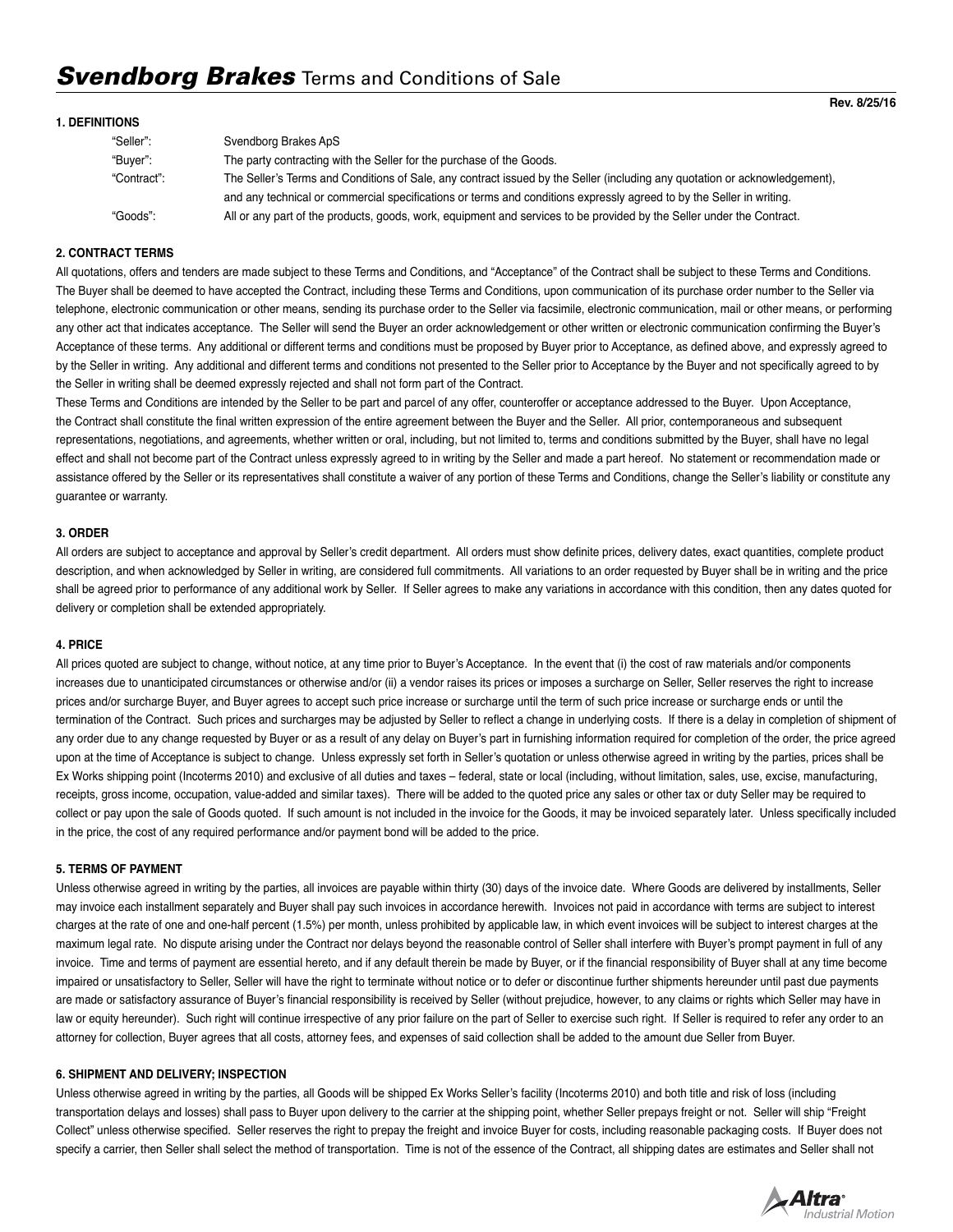be responsible for any delays whatsoever. The date of delivery shall in every case be dependent upon prompt receipt of all necessary information, final instructions or approvals from Buyer.

Seller will endeavor to comply with reasonable requests of Buyer to postpone delivery, but shall be under no obligation to do so. Where delivery is postponed other than due to default of Seller, or in the case of Buyer's refusal or inability to accept any shipment in accordance with the terms of any order, Buyer shall be liable for freight, express, storage, extra cost of handling and all other applicable expenses incurred by Seller as a result of such postponement, refusal or inability.

All Goods which have been altered or damaged are not returnable except with Seller's prior written consent. To reject Goods on inspection as defective, Buyer must notify Seller in writing within ten (10) days from receipt of the Goods. Before allowing or rejecting a claim, Seller shall then have the option of reinspection at Buyer's facility or at its own. Defects that do not impair service shall not be a cause for rejection. Seller shall have the right to replace within a reasonable time any Goods which in Seller's opinion do not conform to the order. No claim will be allowed for any Goods damaged by Buyer or damaged in transit. Expenses incurred in connection with claims for which Seller is not liable, will be charged to Buyer. Seller will not be responsible for any work done to correct errors unless such work is authorized by the written consent of Seller.

# **7. TOOLING**

Any equipment (including all jigs, dies and tools) which Seller constructs or requires for use in the production of materials for Buyer shall be and remain Seller's property and in Seller's possession and control, and any charges therefor shall be for the use of such equipment. Seller will use commercially reasonable efforts to handle and store carefully while in its possession any materials or equipment owned or furnished by Buyer, but Seller shall not be liable for damage or loss thereof. When for three (3) consecutive years no orders have been received requiring the use of any equipment or materials referred to in this paragraph, Seller may dispose thereof as it sees fit, without liability to Buyer, provided written notice is submitted thirty (30) days in advance. Tooling required for the manufacture of custom designs may be quoted separately as a one-time charge to Buyer. Charges will be invoiced upon completion of manufacturer of the tooling.

## **8. LIMITED WARRANTY; LIMITATION OF LIABILITY**

Seller warrants that the Goods (1) will be free from defects in material and workmanship for the warranty period set forth herein and (2) conform with any applicable drawings, specifications, and other descriptions and requirements provided by Buyer to Seller in writing. Except as expressly set forth in this Section 8, Seller makes no other warranty with respect to the Goods delivered hereunder and expressly disclaims all other warranties, express or implied, including warranties of merchantability and of fitness for a particular purpose, arising by operation of law or otherwise. Unless otherwise agreed in writing by the parties, this warranty covers defects or deficiencies which manifest themselves within a period of twelve (12) months of the Goods being placed into service, but not longer than eighteen (18) months from the shipment date, whichever occurs first. If Buyer does not pay Seller's invoice for Goods in a timely manner, cf. section 5, Seller reserves the right to void any warranty, extended to Buyer herein, for the Goods covered by that invoice. Should Buyer subsequently pay the outstanding invoice in full, Seller is obligated to reinstitute the warranties described herein. The voiding of any warranty, and subsequent reinstitution of said warrant cannot extend the warranty period set forth herein, i.e. the warranty period can never be longer than twelve (12) months from Goods being placed into service or eighteen (18) months from the shipment date, whichever occurs first.

The foregoing warranty shall be subject to the Goods being installed and maintained in accordance with the authorised installation and maintenance manuals available from Seller. The warranty shall not cover (i) any defects or deficiencies caused by materials procured by Buyer or by structural designs stipulated or specified by Buyer, (ii) any defects or deficiencies resulting from insufficient maintenance as described in the installation and maintenance manual, (iii) any replacements and repairs which Buyer performs not using Seller's original spare parts, (iv) any defects or deficiencies resulting from use which exceeds the limitations of the Goods, (v) any defects or deficiencies caused by physical influences such as incorrect handling of Goods, transport damage, assembly damage, and similar causes and (vi) wear parts (which are considered to be seals, pistons, spring sets, pad retraction springs, positioning system, brake pads, oil and filters).

If, during the warranty period, Seller receives from Buyer documented notice of any alleged defect in the Goods, and the Goods are found not to be in conformity with the warranty set forth herein, then Seller shall, at its sole option and expense, either replace or repair the Goods at the delivery place. If Buyer does not promptly notify Seller in writing as soon as it has ascertained a defect or deficiency. Buyer shall lose the right to advance a claim based on the defect or deficiency in question. Such notice shall be regarded as having been made in due time if it contains a product type, item and serial number, description of the cause of the defect or deficiency and how it has manifested itself, and any other critical information reasonably requested by Seller. Seller reserves the right to refuse warranty claims that are not sufficiently documented. If Buyer has given notice of defects or deficiencies, and it turns out that the defect or deficiency in question is not covered by the aforementioned warranty, Seller shall be entitled to remuneration for any work carried out and any costs incurred by Seller in connection with the complaint.

Only Buyer shall be entitled to advance claims under the foregoing warranty. Buyer shall only be entitled to assign its rights under such warranty to a third party after written consent from Seller.

The remedies of Buyer set forth herein are exclusive, and the total liability of Seller hereunder, whether based on contract, warranty, negligence, indemnity, strict liability or otherwise, and shall not exceed the purchase price of the Goods giving rise to any such claim for liability. IN NO EVENT SHALL SELLER OR ITS SUPPLIERS BE LIABLE TO BUYER, ANY SUCCESSORS IN INTEREST, OR ANY BENEFICIARY OF THIS CONTRACT FOR CONSEQUENTIAL, INDIRECT, INCIDENTAL, OR SPECIAL DAMAGES OR LOSSES, OR FOR ANY SECONDARY CHARGES OR ADMINISTRATIVE OR PUNITIVE DAMAGES, FINES, PENALTIES, FEES, EXPENSES AND OTHER CHARGES, ARISING OUT OF THE CONTRACT OR ANY BREACH THEREOF, WHETHER BASED UPON LOSS OF USE, LOSS OF PRODUCTION, LOST PROFITS OR REVENUE, INTEREST, LOST GOODWILL, WORK STOPPAGE, IMPAIRMENT OF OTHER GOODS, LOSS BY REASON OF SHUTDOWN OR NON-OPERATION, INCREASED EXPENSES OF OPERATION OR CLAIMS OF CUSTOMERS OF BUYER FOR SERVICE INTERRUPTION, OR ANY OTHER TYPE OF ECONOMIC LOSS OR DAMAGE, WHETHER OR NOT SUCH LOSS OR DAMAGE IS BASED ON CONTRACT, WARRANTY, NEGLIGENCE, INDEMNITY, STRICT LIABILITY OR OTHERWISE.

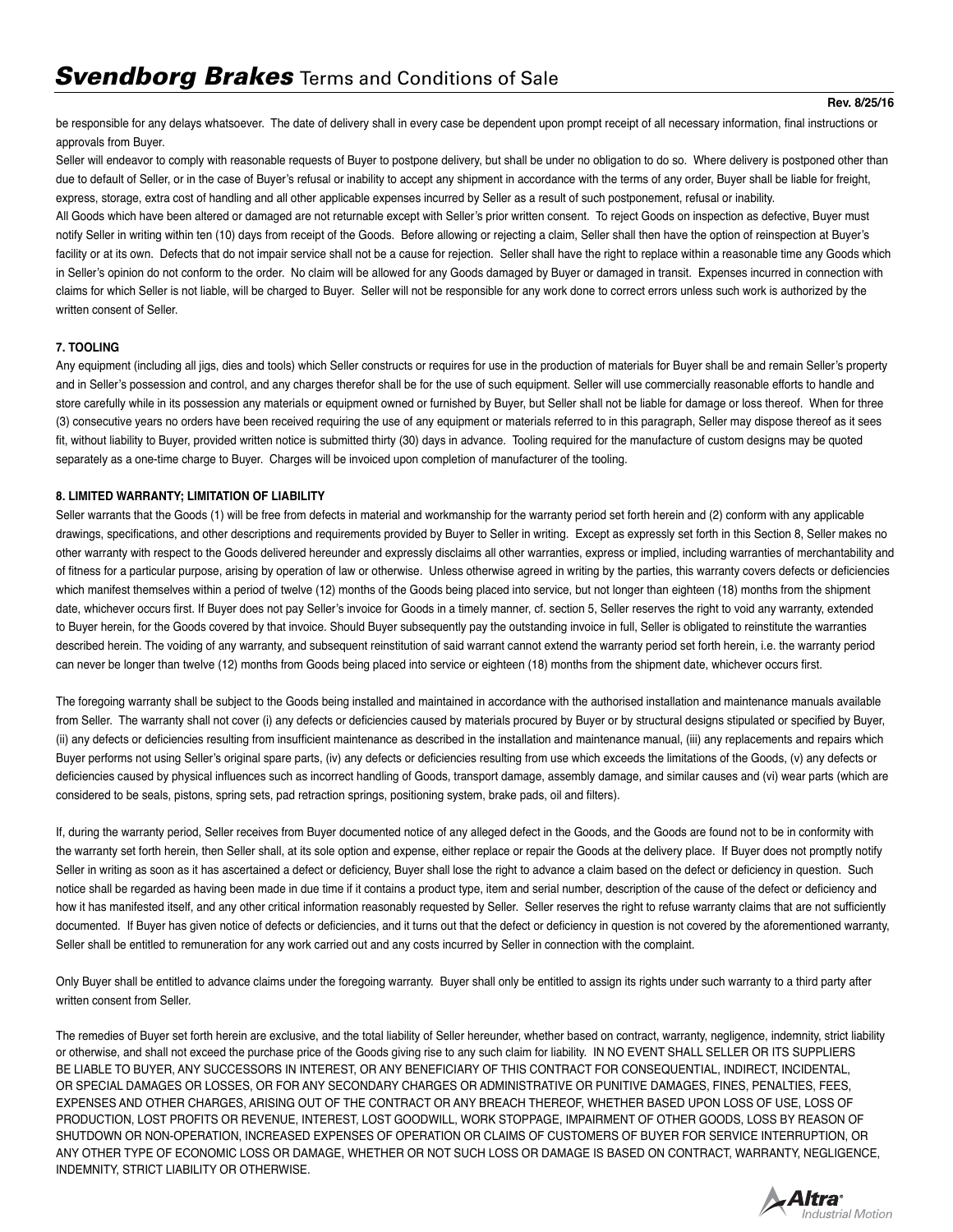## **9. THIRD PARTY RIGHTS**

Buyer shall bind subsequent buyers or lessees of the Goods to the terms of the Contract such that said third parties shall have no further rights against Seller than does Buyer. Buyer agrees to notify said third parties of this provision and to make this a condition of any contract concerning the Goods. In the event Seller is subject to any claims, losses, damages or expenses (including reasonable attorneys' fees) as a result of Buyer's failure to comply with this paragraph, Buyer shall indemnify and hold harmless Seller from all such claims, losses, damages or expenses (including reasonable attorneys' fees).

### **10. PROPRIETARY INFORMATION; CONFIDENTIALITY**

All drawings, models, documents, confidential records, software and other information supplied by Seller are supplied on the express understanding that all copyright and design rights are reserved to Seller and that Buyer will not, without the written consent of Seller, either give away, loan, exhibit, or sell such drawings, models, documents, confidential records, computer software or other information or extracts therefrom or copies thereof or use them in any way except in connection with the Goods in respect of which they are issued.

Buyer shall consider all information furnished by Seller, which was not previously publicly disclosed by Seller, to be confidential and shall not copy nor disclose any such information to any other person, nor use any such information for commercial purposes, nor make copies of such information without written permission from Seller. Buyer shall not disclose any information relating to any order without Seller's written permission. Unless otherwise agreed in writing by the parties, no commercial, financial or technical information disclosed in any manner or at any time by Buyer to Seller shall be deemed secret or confidential and Buyer shall have no rights against Seller with respect thereto.

## **11. MANUALS AND WARNINGS**

Seller's instruction manuals and warnings are available upon request. Buyer acknowledges and accepts complete responsibility for ensuring that such manuals and warnings, and all future updates, are made available to and utilized by all users of the Goods, including subsequent purchasers of the Goods; and that said individuals are properly trained to safely and competently operate the Goods. In the event Seller is subject to any claims, losses, damages or expenses (including reasonable attorneys' fees) as a result of Buyer's failure to comply with this paragraph, Buyer shall indemnify and hold harmless Seller from all such claims, losses, damages or expenses (including reasonable attorneys' fees).

## **12. TERMINATION/CANCELLATION**

Cancellation of orders once placed with or accepted by Seller can be made only with Seller's consent. Should Buyer, due to good cause, desire to affect the cancellation of an accepted order, Seller will accept such cancellation on the following basis:

- (a) For all made-to-order Goods: Buyer shall pay the purchase price in full for all items completed and ready for delivery; Buyer shall pay a percentage of the purchase price on such items as shall not be completed, equivalent to the percentage of completion; and Buyer shall pay in full the cost of all raw materials, consumable materials, manufacturing dies, tools, patterns and fixtures acquired exclusively for the order, and will take ownership and possession of all such items and will be responsible for labor or other documenting expenses incurred in connection therewith.
- (b) For all made-to-stock Goods: Buyer shall pay (i) all costs and expenses of placing the cancelled Goods in a saleable condition (restocking charge), (ii) any outgoing and incoming freight charges incurred by Seller in connection with the delivery and return of such Goods, if applicable, and (iii) all reasonable and necessary expenses incurred by Seller directly incident to the order up to the date of cancellation.

Invoices covering said costs shall be due and payable immediately upon Seller's acceptance of cancellation. A stop work order will be deemed a cancellation and the provisions of this paragraph shall apply.

### **13. FORCE MAJEURE**

Seller shall not be liable for failure to deliver or delays in delivery or manufacture occasioned by causes beyond the reasonable control of Seller including, but not limited to, strikes, labor slowdowns, lockouts, fires, floods, riots, thefts, accidents, embargoes, import or export limitations, war or other outbreak of hostilities, terrorist activity, sabotage, riot, insurrection, civil disobedience or disturbance, acts of God, acts of the public enemy, unusually severe weather, inability to obtain shipping space, machinery breakdowns, delay of carriers, interruptions or failures of transportation, utilities, computers or communications, delay in obtaining or inability to obtain sufficient labor, materials, supplies or services, and any action by or law or regulation of any government, quasi-governmental or supranational body or agency. In the event of any such delay, (1) the time for performance shall be reasonably extended, (2) Seller and Buyer shall take reasonable steps to reestablish the timetable set out in the Contract, and (3) an adjustment shall be made for additional costs to Seller. If the Force Majeure event results in Contract termination, Buyer shall reimburse Seller for the applicable costs set forth in Section 12 above.

## **14. GENERAL PROVISIONS**

Any term found to be illegal or unenforceable shall be severed and shall not, in any way, affect the validity of the Contract. Seller's failure to enforce any rights or remedies available in the event of the Buyer's default shall not constitute a waiver and shall not bar the enforcement of such rights should the default continue as in the event of future defaults. The Contract is entered into in Denmark, and shall be construed in accordance with the laws of Denmark, and shall exclude the United Nations' Convention for the International Sale of Goods. The parties will use reasonable efforts to amicably settle any dispute arising under the Contract. If no amicable